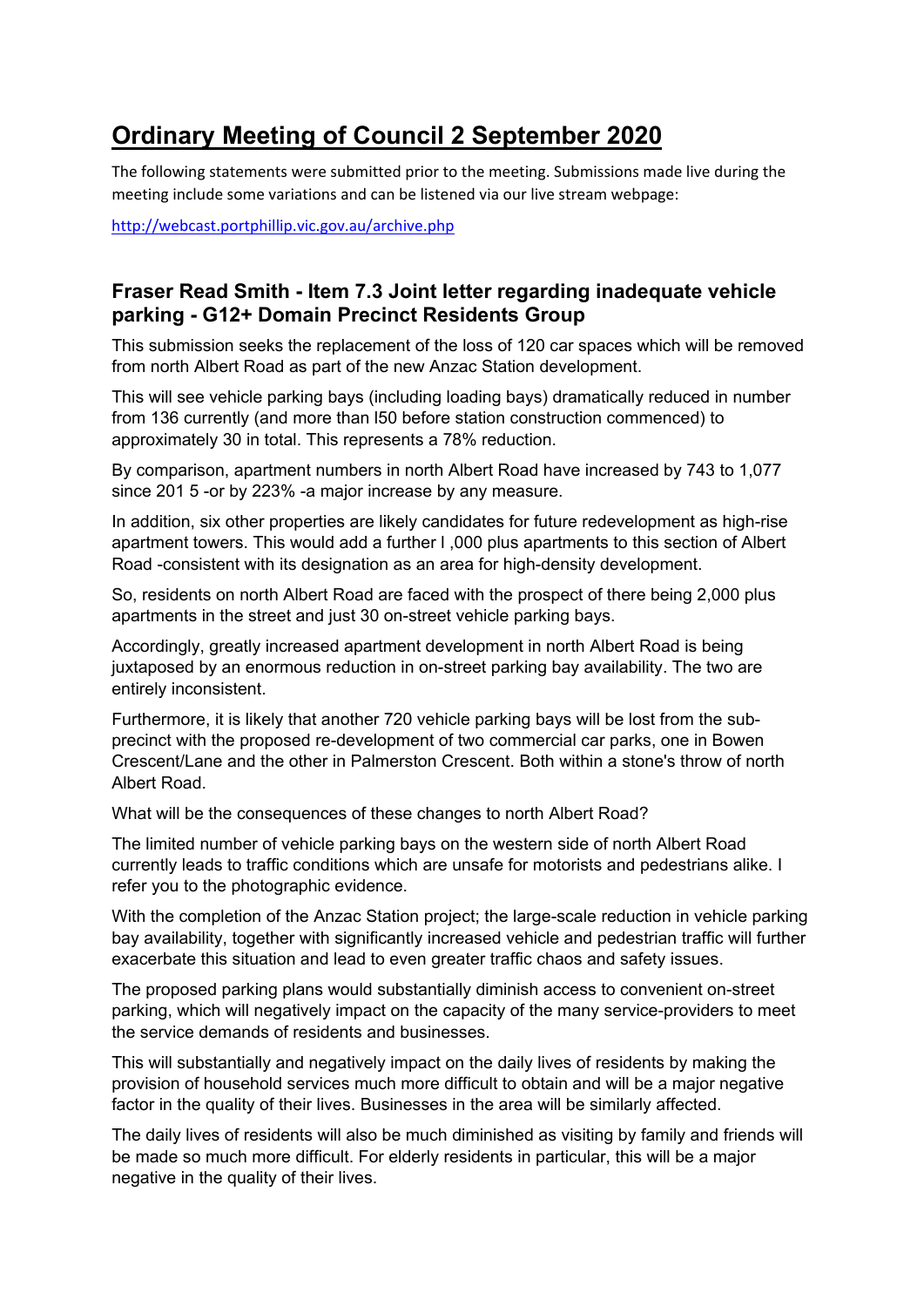Council should seek permanent changes to the planning scheme to ensure appropriate measures are taken to increase the amount of visitor parking, trade and services parking in this vicinity. Furthermore, additional action should be taken by the Council to increase the number of visitor parking spaces in permits across the precinct area.

This issue is very important to the many residents in the sub-precinct and Council should give it careful consideration.

# **Megs Alston - Item 9.1 Friends of Suai Covalima Friendship Agreement**

Thank you for the opportunity to support agenda item 9.1 – The Friendship Agreement between CoPP and Suai/Covalima Municipality in Timor Leste and endorsement of FoS/C Strategic Plan.

CoPP Council and our Port Phillip community have enjoyed a very strong and rich relationship with this area of Timor Leste since the first Friendship Agreement was signed in 2000. The Agreement was renewed in 2010 for another 10 years and since then the Friendship has deepened and the community development in the District of Covalima has begun to flourish after the enormous destruction of life and property in that community that followed the independence referendum in August 1999. This has been due in no small part to the support of Friends of Suai Covalima and Council.

I want to make a few points in support of the recommendation:

- 1. Friends of Suai/Covalima's new Strategic Plan 2020-2025 which you have before you, and which we are calling a Strengthening Strategy, is aimed at encouraging sustainability for the Covalima Community Centre in Suai over the next few years and contains targets to reduce the percentage of funding provided to the CCC and targets for FoSC to increase the amount of donations through fundraising. The Strategic Plan contains clear measures by which we can gauge our success.
- 2. The agreement is formally signed by the two administrations, here and in Covalima, but goes beyond that as it is also an agreement between citizens in Port Phillip and Covalima. It is facilitated by Council but goes beyond Council in its implementation. The Friendship agreement is highly valued in Covalima and it helps us to raise funds here for development programs, as we are seen to have the backing of Council.
- 3. This agreement does not impose any financial or budgetary obligations on Council but rather, it is a framework within which funding and financial support can be provided.
- 4. We have managed successfully to celebrate our 20th Anniversary this year, despite the restrictions: our 20th Anniversary webinar celebration and launch of the 20 years booklet was well attended as was the online launch last week of Ann Wigglesworth's book about the 20 years of Friendship, attended by 85 people. Having these events online meant that Councillors here and our friends in Suai were able to join in together.
- 5. This Friendship, and the present strength of the Community Centre are a real legacy program of the CoPP and we shouldn't jeopardise that legacy by declining to renew the Friendship Agreement.

On behalf of FoSC I want to thank the Council for its continued support during this difficult period and I ask Council to agree to sign a new Friendship Agreement and to endorse the FoS/C draft Strategic Plan.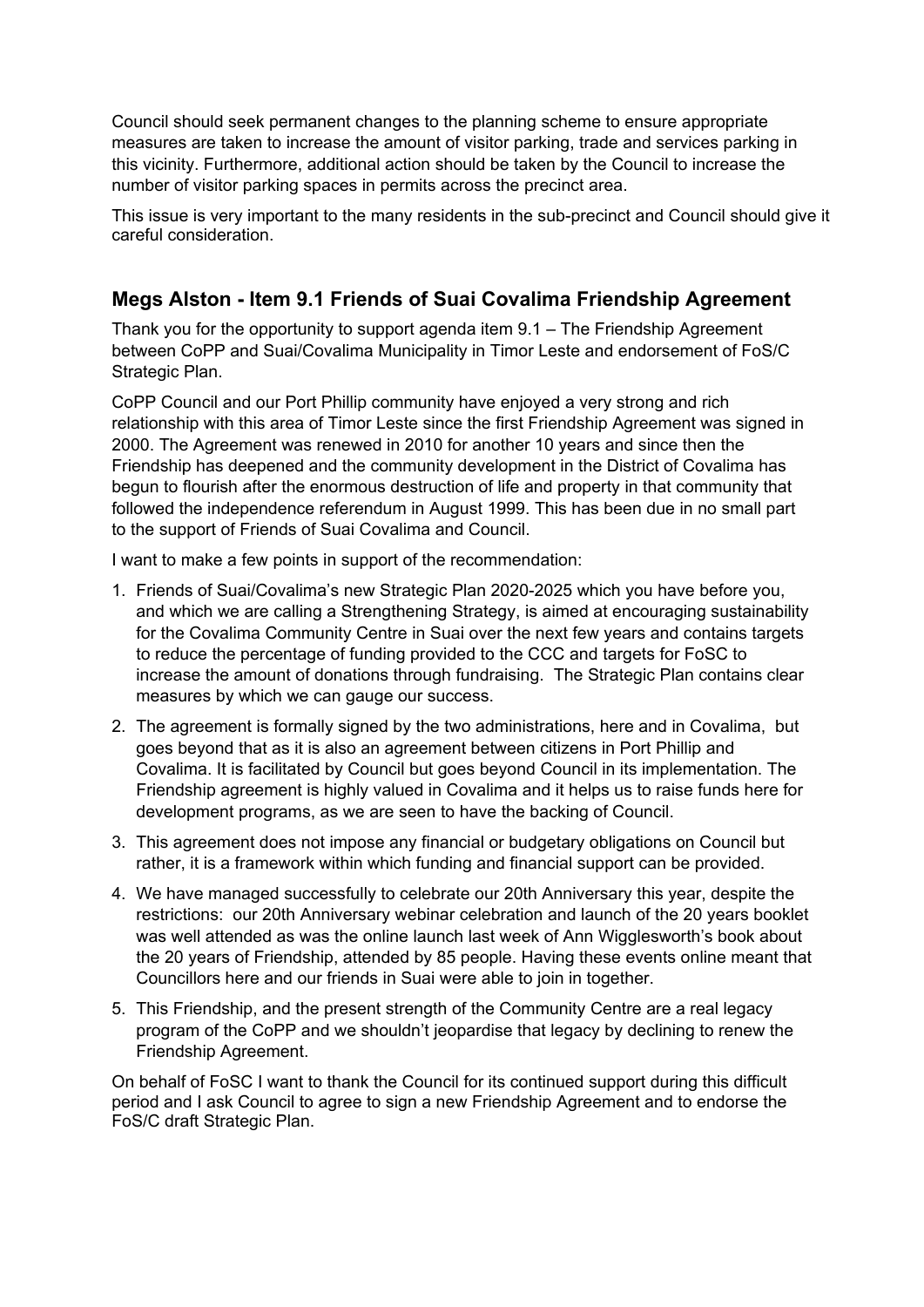# **Leslie Rosenblatt - Item 9.3 In Our Backyard Implementation - Proposed Common Ground Project**

Thanks for the opportunity. My name is Leslie Rosenblatt and I reside in Elwood.

I want to congratulate Tony Keenan and Gary Spivak for their deft and hard-won achievement in effectively delivering their expertise to Council for this important step forward in the implementation of the IOBY's policy objectives. There is still a very long and hard road to travel for the Council to assist the households of this municipality, (of which 7000 or 18% were experiencing housing-related stress in 2016, and where home ownership was unaffordable for people below the 70% mark of the income range at that time and less than 1% of private rental housing was deemed affordable). And now with the huge Covid-19 pandemic related slump in incomes and employment the fact that such an important and creative common group project is to flourish in Wellington St, St Kilda provides hope that even more will be achieved by this Council in the future when both State and Federal Governments understand the need to step up to the vastly important employment and construction opportunities realisable through much increased public investment in social and affordable housing. With tourism and the arts and hospitality and the gig economy all in tatters presently, the construction of social housing is going to prove crucial to our community. The Council should have many more opportunities in 2021-24 to leverage off the other levels off government in relation to affordable housing developments. The Council's housing review consultants, SGS, who estimated in 2018 that by 2025, even if the IOBY target of 920 new units was achieved, it would only represent 14% of the required expansion of social housing in CoPP, producing a shortfall of 6540 dwellings had not factored in the effects of the pandemic, but they may have underestimated the potential of this Council build on its legacy of creativity and leadership in this field.

# **Doug Whitby, Melbourne Trailable Yacht Club - Item 12.2 St Kilda Marina - Proposed New Lease Agreement - Review of Submissions**

Melbourne Trailable Yacht Club have based their sailing activity from St Kilda Marina for the past 40 years. Trailable yachts offer affordable sailing without the expenses of regular slipping and antifouling. MTYC attracts a diversity of members from all walks of life, unified in their love of sailing. We welcome new members and invite the public to try sailing on Discover Sailing days organised by the Victorian Trailable Yacht Division (TYD) of Australian Sailing.

On Thursday nights during daylight saving, MTYC runs informal social races from the Marina, using members' boats which are stored mast-up on their trailers & can be quickly launched in the hard stand area. The social races last around an hour and a half, so the racing finishes before sunset. A BBQ is then enjoyed on the deck of the Coast Guard station, to which MTYC annually donates a \$500-\$1000 from funds raised at the BBQs.

We are particularly concerned with the lack of notification & engagement the marinas hardstand tenants, & regular users have received, as well as the clear disconnect these plans have with the Councils Community Engagement Report (April 2019), & Site Vision & Objectives.

The St. Kilda Marina Project Stage Three Community Engagement Report (April 2019) states "Many participants expressed concern about the removal of hardstand storage particularly regarding trailable yachts as they cannot be easily stored in dry boat storage."

The document goes on to find that the idea of "improving the dry boat storage with an increased capacity to meet demand and removing the need for hard stand storage"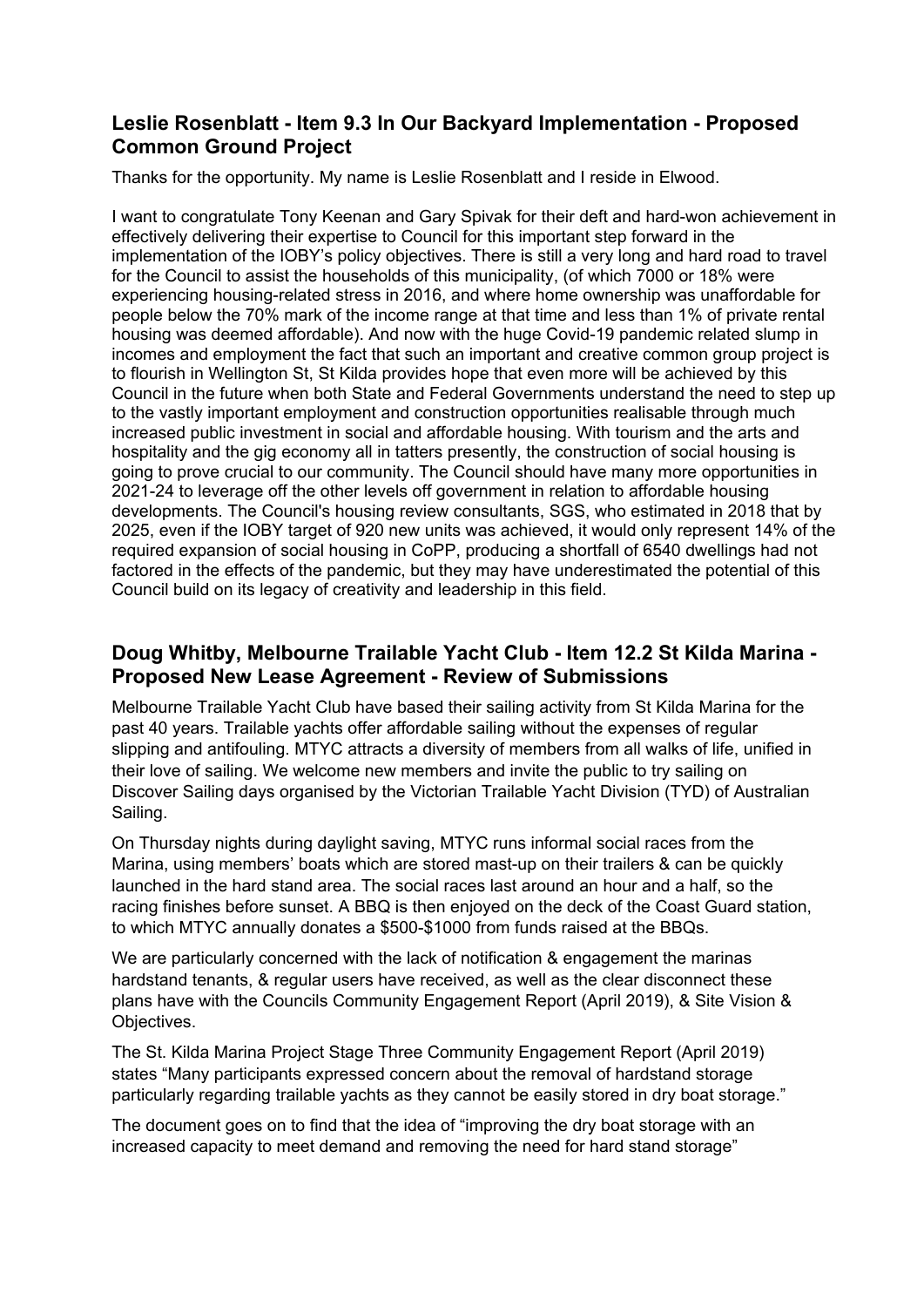"received the lowest levels of support". The report shows that only 46% of 353 respondents supported or strongly supported the removal of the hardstand.

The document goes on to state that 64% of participants "felt that diverse storage options would be ideal".

MTYC & its members clearly fall within The Site Vision & Objectives**,** for "A special place on the foreshore for everyone that welcomes a diversity of sustainable uses anchored by a working marina."

The Social & Cultural Objectives

To create opportunities and flexible spaces for active and passive recreation, quiet enjoyment and culture, welcoming people to spend more time and build community connections, is what our Club has been doing at the marina for the past 40 years in a highly environmentally friendly manner.

The hardstand storage facilitates greater yacht usage, along with the option of yacht ownership for residents of increasingly high density living, and has been a historic feature of the working marina.

In Balancing the relationship between public and commercial uses across the site. There has been a severe lack of interaction with the marina's hardstand tenants, that makes a mockery of any argument of balance or relationship.

The proposition of a bridge across the marina entrance would totally negate this facility's important function as a safe harbour for not only trailable yachts, but any of the large power boats that also frequent this marina. The Marina upgrade at RMYS just up the road proves that with a bit of vision & forethought the yachts, colour & movement of a marina can be the attraction to public interaction, & interest, not the deterrent these proposed plans imply.

I'd like to thank the Council for the opportunity to speak & remain hopeful that a compromise can be reached with the proposed redevelopment.

## **Alan Kaaden - Item 12.2 St Kilda Marina - Proposed New Lease Agreement - Review of Submissions**

My wife and I have been fortunate to have had a trailer sailer yacht for the last 22 years, that we store at St. Kilda Marina's hardstand area during the sailing season.

We derive a lot of pleasure being able to quickly launch from St. Kilda marina, and get out sailing.

However this will stop if the current proposed Marina changes proceed, as all trailable boats shall be evicted.

The Melbourne Trailable Yacht Club (MTYC) will be effectively evicted from the marina, as they rely on stored trailable yachts attending their events. That yacht club has been operating out of the marina for over 40 years, and runs weekly events during the sailing season.

The Council's Site Vision for this proposal is 'A special place on the foreshore for everyone that welcomes a diversity of sustainable uses anchored by a working marina.'

Your plans do not provide "a special place for everyone" as you are evicting lower budget yachting and boating people,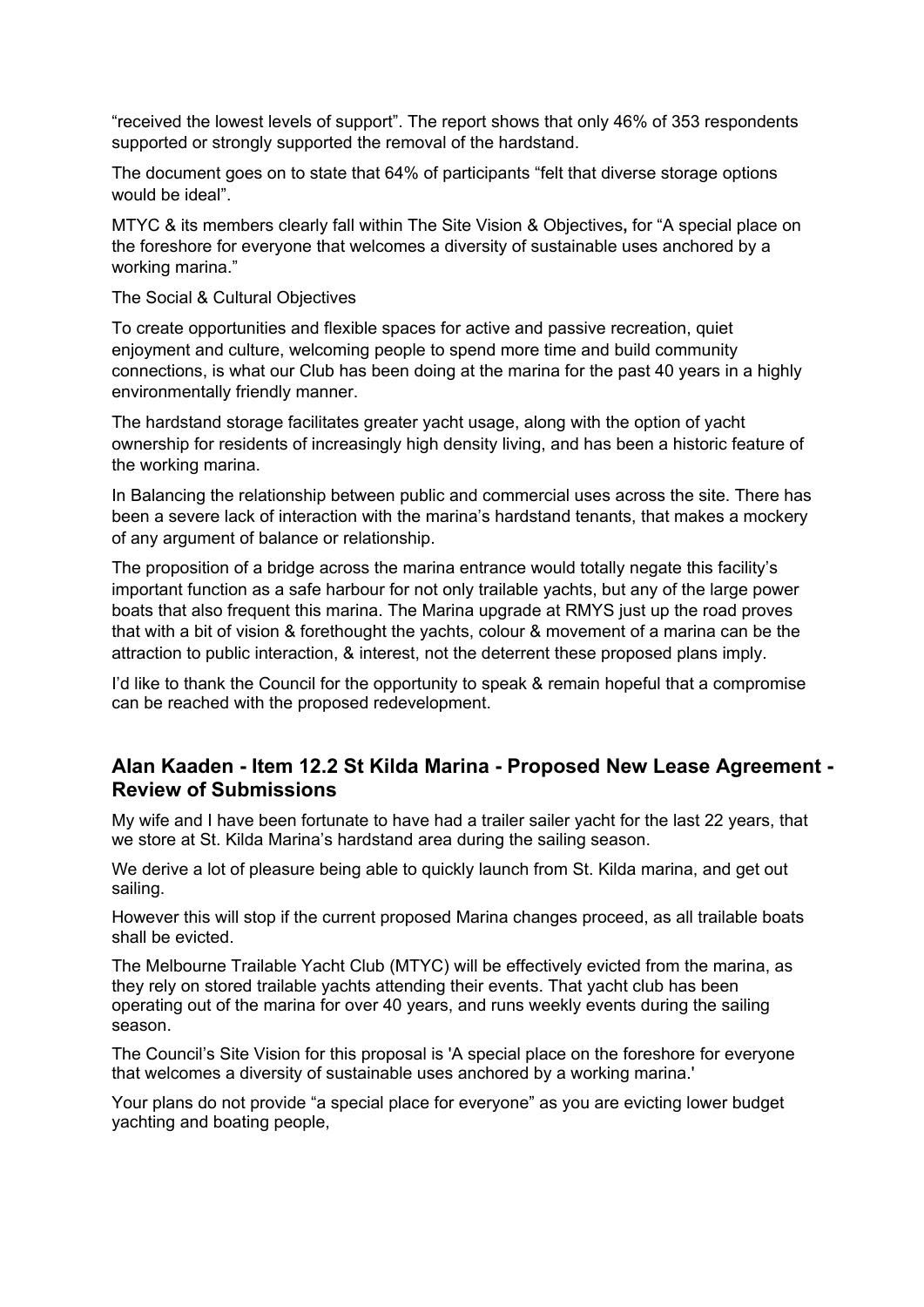Your "diversity of sustainable uses" is questionable, given the only dry storage remaining is forklift rack storage of motor boats, whilst removing all hardstand areas for trailable yachts and boats. Yachts are more sustainable than motor boats.

Your chosen option of the complete removal of over 130 lower cost hardstand areas, had the least support in your own survey of the various options.

The proposal includes removal of two of the three existing ramps, which is in conflict with your stated aims to "provide additional capacity for public boat launching in peak periods". • The proposal's mandatory change is to relocate the Bay Trail for cycling and pedestrian access to the seaward hardstand side of the marina, with a potential future access bridge over the marina entrance as a very likely outcome from public pressure.

The "Elephant in the Room", is a that bridge over the marina entrance would require a minimum of 12m clearance for yachts to pass underneath, and 170m long ramparts either side to comply with the maximum Australian Standard wheelchair slope of 1:14.

The visual impact, size, complex engineering design for high wind loads and substantial costs of such a piled bridge, would force a reduction in height by the Council. Any reduction below 12m would then permanently exclude yachts using the Marina, with safety concerns during sudden storms. Any reduction below 6-7m clearance would also permanently exclude large motor boats with a flybridge, and large fishing charters. The Marina would then become a haven for small motor boats and jet skis, with more noise pollution.

The haste at which this unexpected proposal evicting all trailable yachts and boats in hardstand areas has been finalised during the lockdown, has surprised many people in the yachting community. We request a re-think to maintain 20-30 trailable yacht positions within the complex, as well as yachting representatives included within any ongoing community consultations.

30 trailable spots would take up some 2,300 square metres of the 80,000 square metres of the Marina lease. Surely this could be incorporated into the Marina's footprint as a more balanced outcome?

Alternatively, there was the second option passed over by Council, of retaining viable hardstand areas.

Who does not love watching sailing boats out on the Bay?

## **Adrian Cassar, speaking to item 12.2 St Kilda Marina - Proposed New Lease Agreement - Review of Submissions**

**Floating Pontoon removal**. Viewing the proposed plans and pictures, I cannot see the existing floating pontoon on the left hand side facing Northwards towards the lighthouse. I urge the committee to retain the floating pontoon as removing it creates additional stress and to the many users of the Marina and also makes launching and retrieving non motorised boats dangerous.

Why is this a safety concern?

1. **Launching.** The type of boat that I have requires to be launched unmanned with two people holding long ropes to let the boat roll off the trailer. The boat surges forward into the water and the two ropes, one at the front, one at the rear, guide the boat onto the floating pontoon. Here the two people have to walk from the boat ramp to the pontoon then hop on to the pontoon and also onto the boat to prepare the boat for sailing. The process is around twenty minutes. Such tasks include putting the engine into the water, lowering the keel via hand winch into the water and also lowering the steering rudder into the water. Until these tasks are completed, the boat is unusable as it cannot be driven or steered and by the very nature cannot be done on land in the pre-launch rigging area. It is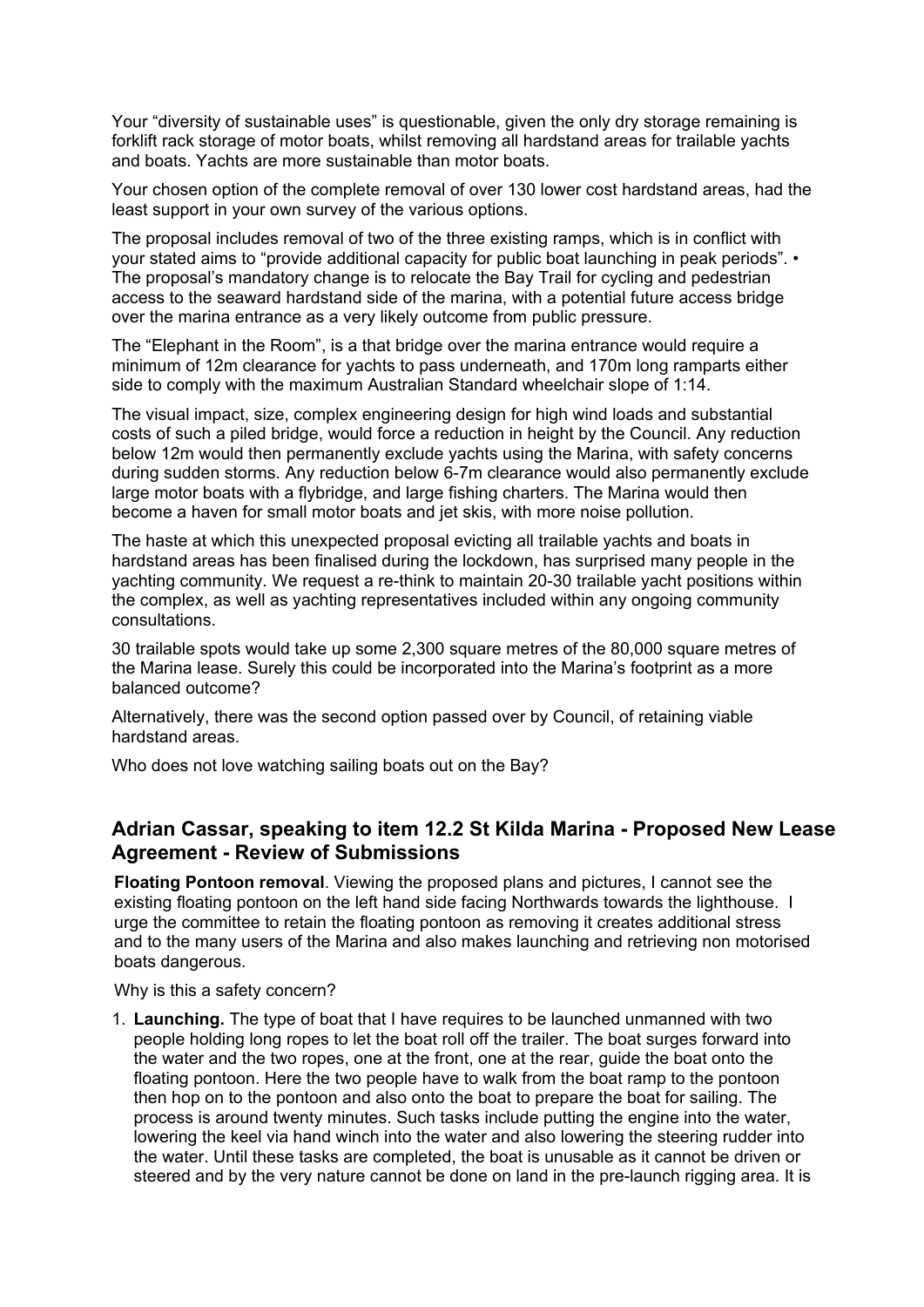illegal in Victoria for a person to be on board a sail boat during the launch and retrieval to a trailer procession. The current proposal requires the boat to be floated off the trailer and swung around the right hand corner. Whilst this is possible, it requires a vacant space on the pier for the boat to be tied up to. On busy days, which is pretty much every weekend over summer, the existing floating pontoons are quite busy and full. This makes handling an unmanned and unsteerable vessel quite tricky and hence potentially damaging if it scrapes past someone else's boat. This is a significant point of difference to powered boats such as fishing boats and Jetski type PWC watercraft which can be driven straight off the trailer under self-power and self steer its way to a space anywhere it likes to tie up to.

2. **Retrieving.** After a day's outing on the bay, the boat enters the Marina and ties up at **the** floating pontoon whilst awaiting the car and boat trailer. The preferred pontoon is the one on the left hand side facing the Light House as this pontoon directly aligns with a car and trailer and the awaiting boat. During this time, for sail boats, the steering rudder is raised out of the water, as is the engine and keel. This makes the vessel unsteerable. The boat cannot have a person on board when retrieving as it is explicitly illegal here in Victoria. The only way to put the boat onto the trailer is by two people with long ropes, one at the front of the boat and one at the rear, to walk the boat to the trailer. The boat cannot be steered or motored to the trailer. Under the current proposal without the floating pontoon, then this becomes a very difficult operation, particularly on busy days where boats are both launching and retrieving simultaneously as the single pontoon on the right hand side facing the light house may be chocker block with boats awaiting to use the ramp. In addition, there is the recognition of the psychology of people who may be tired, sunburnt, or even seasick from a day's outing and unfortunately tempers can be (and have been) frayed especially where slow boats to retrieve such as sail boats hold up the relatively quick power boats and PWC craft.

#### **Solution**

As I see it, there are two alternatives which will greatly reduce the concentration of boats at the ramp.

1. **Separate defined Lanes on the Ramp**. Most public boat ramps have a launch and a separate retrieval ramp. That is a two laned ramp with a short floating ramp on each side, one on the right and one on the left. This separates the boats which are going into the water and the boats going out of the water. It gives structure to all users of the ramp as it is obvious what to do and is consistent with pretty much all other boat ramps around Australia. In addition, for those boats which do not require a jetty to launch, they can back into the middle of the ramp and drive the boats on or off their trailer. This also assists with greatly reducing congestion as it does not interfere with the left or right hand pontoons.

**Retain existing Floating Pontoon.** The second alternative is to retain the existing floating pontoon on the Left hand side facing the Light House. This is better than nothing but not as suitable as option a) above and does not improve the current status quo if increased boating activities are anticipated and expected. However, if the floating pontoon is removed, then I am concerned this makes launching and retrieving quite difficult and lowers the safety at the ramp by making the process more dangerous.

## **Vikki Grimley - Item 12.2 St Kilda Marina - Proposed New Lease Agreement - Review of Submissions**

I am a member of a community sailing club that cruises and races small sailing boats out of the St Kilda marina. This is a grass roots club, not a fancy or wealthy yacht club. The boats are typically between 18 to 25 feet in length.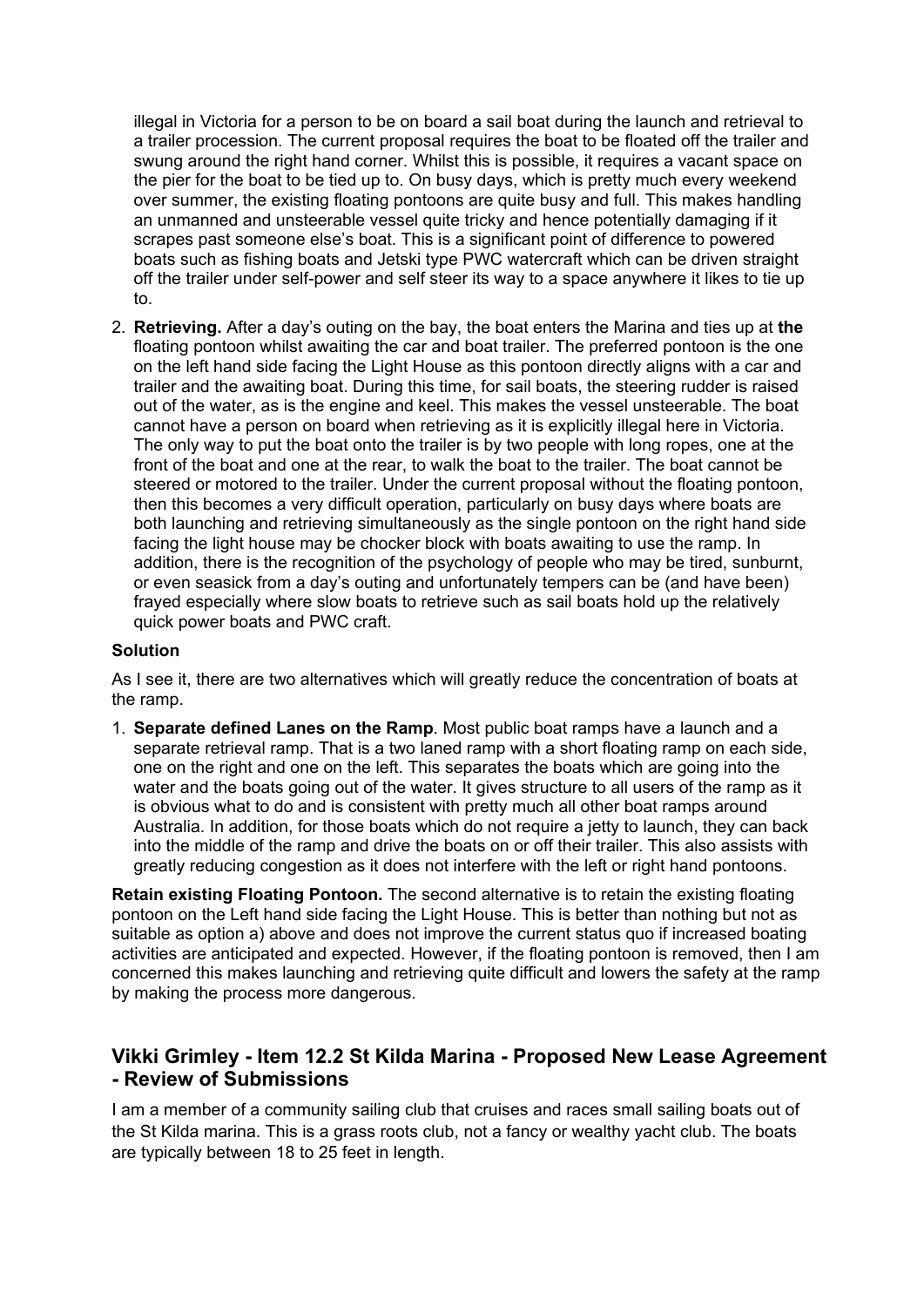In my experience, the St Kilda Marina is by far the safest rigging and launching site for small sailing boats in this part of the Bay. I have 2 major concerns about the current plans for the marina. Firstly, the area for rigging and de-rigging the boats is being significantly reduced, and secondly, the removal of one of the 2 floating pontoons which would make getting sailing boats in and out of the water very difficult and potentially dangerous.

On the first point, there needs to be adequate area in the grounds for our club and other boaties to rig the boats, get them into the water, park and later get the boats out of the water and de-rig them. The rigging and derigging process for a sailing boat each takes about an hour. The process can't be sped up because we can't raise the mast until the boats are at the marina. The current plans only seem to show space for 4 cars and trailers which will be grossly inadequate for all the boats (powered and sailing) which typically get launched at the Marina from Spring through to Autumn, especially Oct through to April.

On the second point, the launching process for sailing boats is tricky because it has to be controlled by 2 ropes (one at the front, and one at the rear) controlled by people on the land. No-one is allowed in a sailing boat during the launching or retrieval process. Therefore we need pontoons near the ramp so we can manage this process and tie up the boats while the car is being parked and to get the motor as well as the steering equipment (keel and rudder) in the water. The current plans appear to remove one of the 2 floating pontoons (namely the one near Riva) making the launching and retrieval process difficult and potentially dangerous.

These 2 issues could be addressed fairly easily by tweaking the current plans namely, by increasing the proposed space for rigging and de-rigging boats and by leaving the existing pontoons in place.

## **Peter Holland – Item 12.2 St Kilda Marina - Proposed New Lease Agreement - Review of Submissions**

I support the proposed lease. I wish to address two matters

- (1) The removal of hardstand storage for trailable yachts and
- (2) The Bridge

#### **(1) The removal of hardstand storage for trailable yachts**

The current marina is a higgledy-piggledy collection of run down buildings and is perceived largely as a private area. It is not welcoming of the general public.

It is legitimate for the Council to develop the new marina, not just for the boating community, but also for the general public. The legislation controlling the marina is the *St. Kilda Land Act* 1965. The Act includes this in the definition of a marina: 'an area where facilities are provided for … the recreation, comfort and convenience of … members of the public'.

Council's vision for the marina in the Site Brief is: 'A special Place on the foreshore **for everyone** (my emphasis) that welcomes a diversity of sustainable uses anchored by a working marina'. It is completely proper for the new lease to offer many benefits for the general public. One benefit is that it provides bucket-loads of public open space.

In particular, the hardstand for boats behind the dry storage building is replaced by a shared pathway and plantings. This throws open to the general public the peninsular leading to the beacon. This enables the public to enjoy the best views of the Bay in Melbourne. I acknowledge that this is a hardship for the boat owners who have enjoyed a privatised use of the area. But there are other ways that their needs can be satisfied.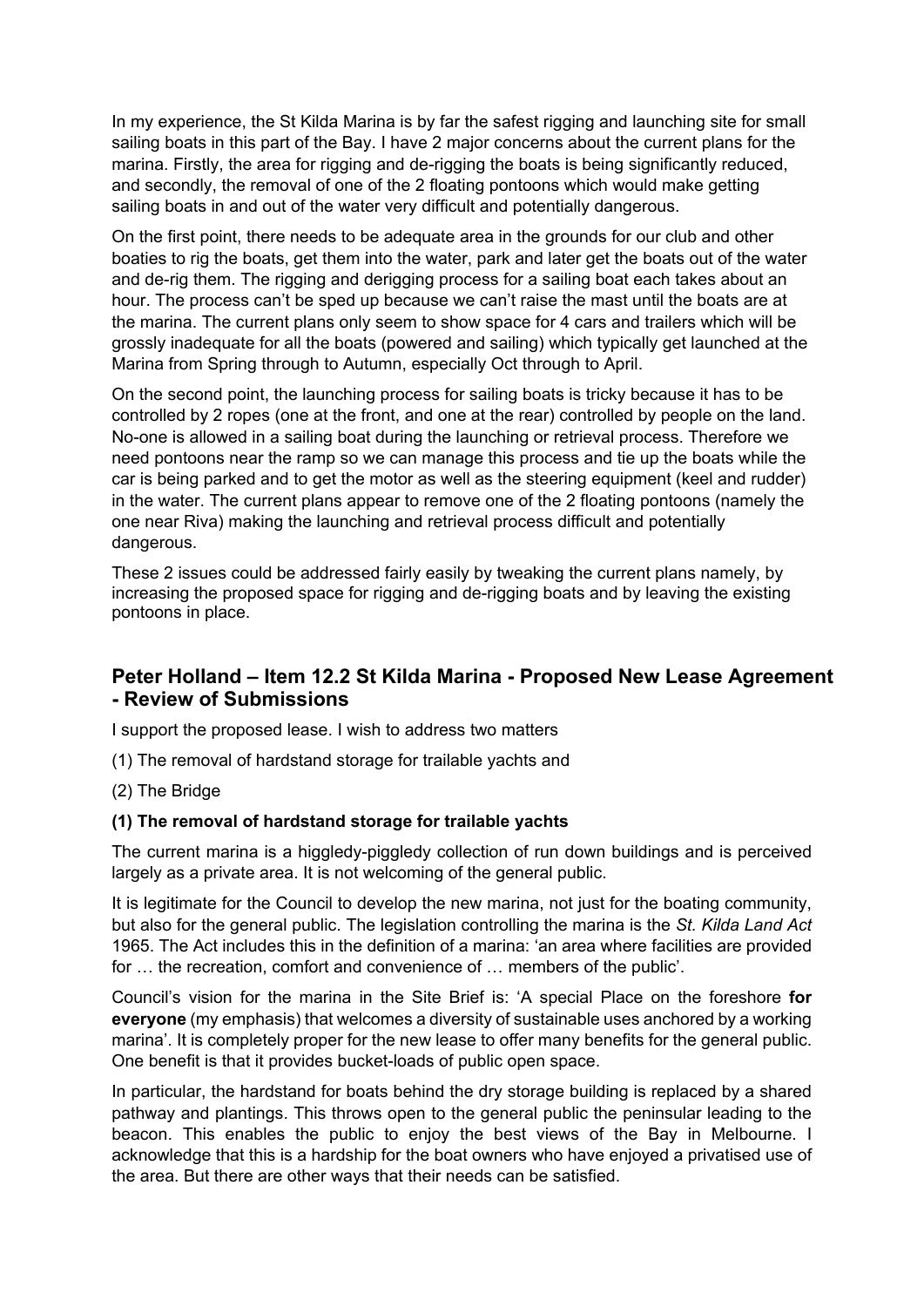### **2. The Bridge**

Council's expert witness on Urban Design, Professor Rob McGauran, submitted to the Independent Panel on the Planning Scheme Amendment that a bridge over the marina mouth would be a wonderful extension to the Bay Trail. However he also said that because this conferred a broad public benefit, the funding for this should come from the public purse, not the marina operator. A bridge would be expensive as it would have to be retractable to provide for boats with tall masts and boats seeking shelter from the storm.

In its wisdom, Council failed to provide sufficient commercial incentives for AMDC to include a bridge over the marina mouth in its successful proposal. This was a 'nice to have', not a 'have to have'. But there is an opportunity to provide a bridge at a later stage.

It appears that Council will receive an appropriate market rental, unlike the current position. AMDC will pay a base rent of \$750,000 pa (indexed), about three times more rent than at present (after the initial four years at a reduced rent of \$134,000).

Council is not free to treat this rental income as part of its general revenue. The St Kilda Land Act gives Council power to enter into a long-term lease but imposes restrictions on what Council can do with its rental income.

Section 6(2) of the St Kilda Land Act states that:

*The moneys received by way of premium or rent in respect of any such lease shall be applied by the council of the City of St. Kilda towards the maintenance and improvement of so much of the land which is subject to the Orders in Council referred to in this Act and of which it is the committee of management as is not leased under this Act or for such other purposes as the Minister in any particular case approves.* 

It is appropriate that a significant proportion of the Council's rental income be pledged to the future construction of a bridge. I suggest that Council should hypothecate \$100,000 for the first four years and \$250,000 each subsequent year towards building a bridge in the future.

## **Ron Parker - Item 12.2 St Kilda Marina - Proposed New Lease Agreement - Review of Submissions**

Following the Q&A session on Thursday 30 August regarding the St Kilda Marina project, I searched emails and found the email response from Council regarding my submission made in 2018. I had expressed interest to be kept informed about this project and regrettably this has not occurred during the evolution of the project over the last two years.

I have not received any further updates (myself and other trailable yacht owners) suggests that the consultation process has been flawed and therefore the final plan is flawed and doomed to failure.

Having stored a boat at St Kilda Marina for more than 15 years, and being a local resident of East St Kilda, I find this lack of consultation extremely disappointing.

The St Kilda Marina Project Community Engagement Report noted that there was significant opposition to the removal of the hard stand storage.

So why did Council continue with this complete removal of the hard stand storage?

One now suspects that there are other motives driving this project and the need to keep a close reign on the proposal to abolish all hard stand boat storage, extend the Bay Trail through the current boat storage space and consider a bridge over the Marina entrance.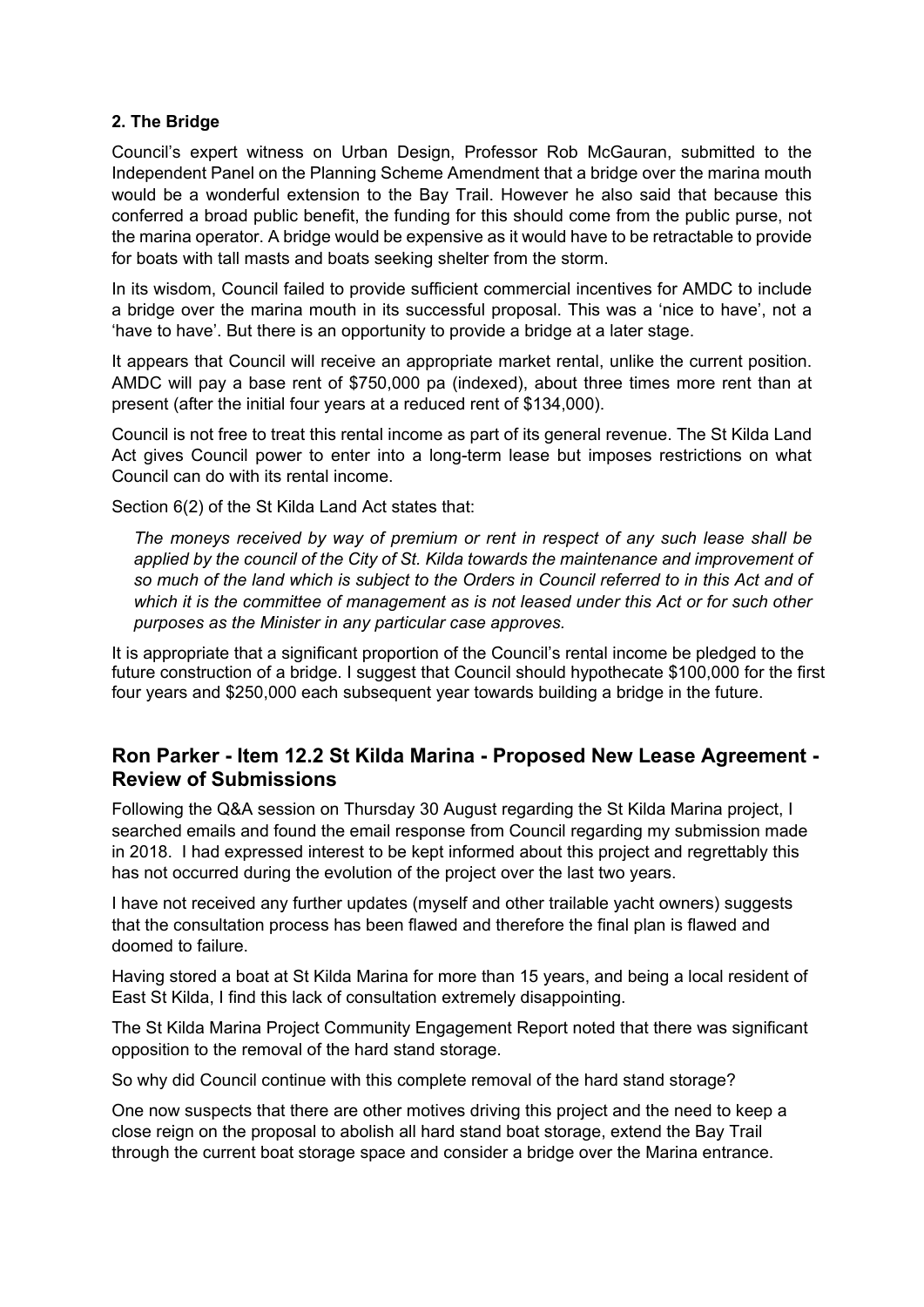I submit the following points to be considered by Council in making decisions about the future lease and development of this Marina:

## **Engagement / Consultation**

- Council's lack of genuine engagement with key stakeholders has alienated this community of people that have historically used the marina, in particular, the boat owners that store boats on trailers with masts up (trailable yachts) at the rear of the Marina's boat storage sheds.
- The current occupants in the Marina, should be considered project partners and not project stakeholders.
- These people have invested significantly over many years and are in fact the life of a working marina.
- Did Council consider engaging more directly with this community of boat owners in the various planning phases of the project, particularly after the initial feedback?
- NO COUNCIL SHOULD HAVE EXPLORED A DIRECT ENGAGEMENT WITH THESE PEOPLE
- Council's Community Engagement Report note *"Many participant comments expressed concern about the removal of hardstand storage particularly regarding trailable yachts as they cannot be easily stored in dry boat storage. This was a common response made by trailable yacht owners".*

## **Removal of the hard-stand open boat storage area**

- The proposed 100% removal of hard-stand open boat storage is an outrageous grab of land that was literally created for the Marina. The land was reclaimed to build the Marina.
- Giving some public access to this space would be reasonable but not at the 100% loss of hard stand storage.
- Council must reconsider the overall precinct plan to accommodate the displaced community of trailable yacht boat owners.
- A COMPROMISE DESIGN SOLUTION IS POSSIBLE

## *The site vision – a special place on the foreshore for everyone that welcomes a diversity of sustainable uses anchored by a working marina*

- A working marina should include some space for mast up boat storage.
- Trailable yachts cannot be stored in dry stack storage this is not practiced anywhere.
- Trailable yachts fall into the site vision phrase *"a diversity of sustainable uses"*
- St Kilda Marina is already a special place there are very few public marina facilities in metropolitan Melbourne that accommodate trailable yachts – don't take this function away.

## **The Civic Heart**

- This key space must be kept primarily to serve the function of a public boat ramp facility in the Marina.
- The space cannot be reduced to accommodate public open space without giving more detailed consideration to the spatial requirements for boat preparation prior to launching and boat preparation after retrieving and hitting the road. Refer to the vision – a working marina
- Concepts of creating a performance space in the vicinity of the public boat ramp are at odds with the vision – a working marina.

St Kilda Marina has such a significant history and City of Port Phillip has a responsibility to ensure that the Marina's future is sustainable. The current lease and concept plan needs to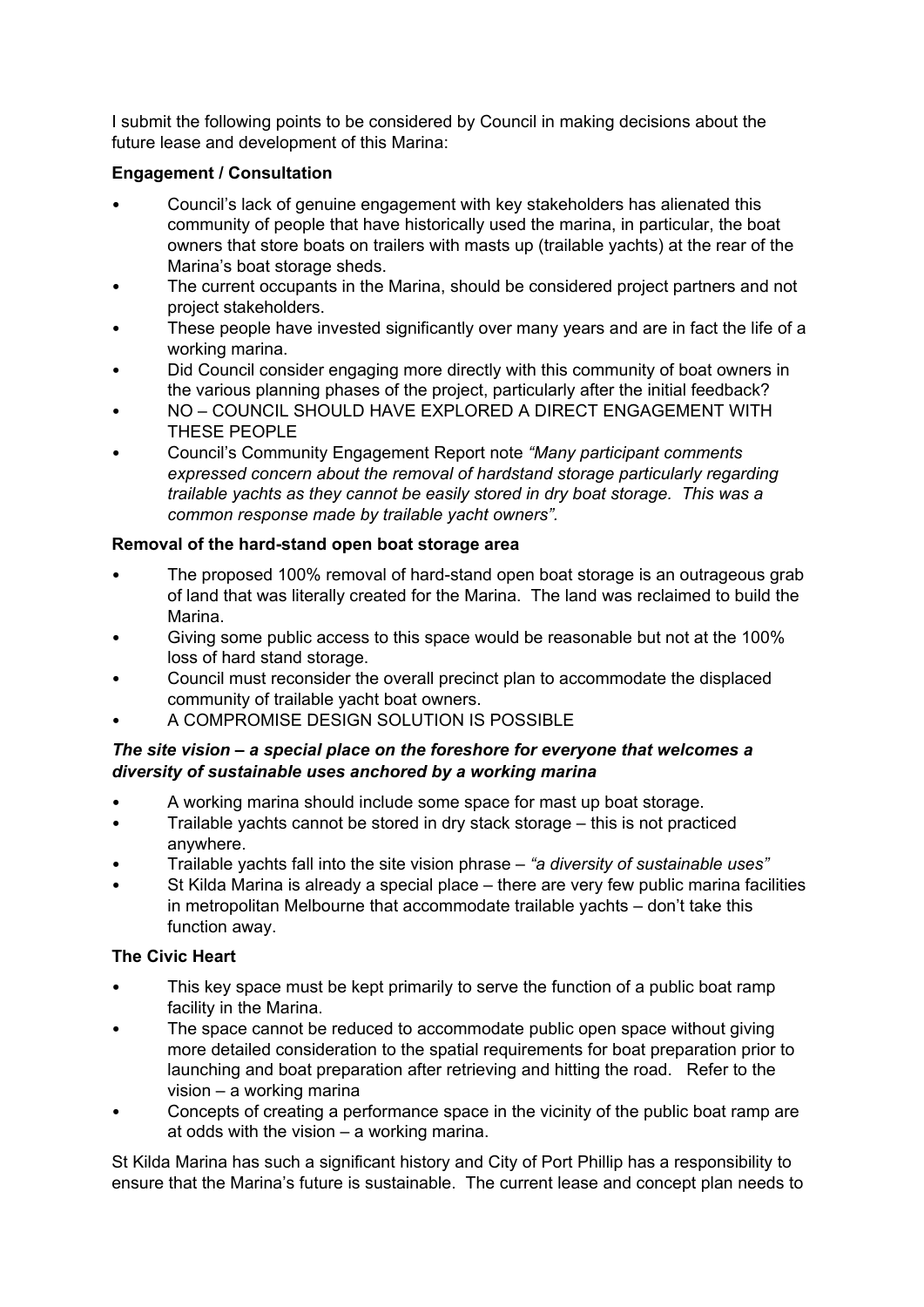be revisited to address the points raised above and ensure that the Marina does have a sustainable future and truly realizes the site vision.

Given the missed opportunity for earlier ongoing engagement, I strongly request that I continue to be informed and kept updated on the project.

Finally,

I would welcome the opportunity to work with Council, specialist designers and the proposed lease, to inform and resolve some of the points raised above.

## **Michael Greaves - Item 12.2 St Kilda Marina - Proposed New Lease Agreement - Review of Submissions**

What hope will our grandchildren have when councillors in the city of Port Phillip elected on environmental promises vote to remove the last facility in the bay for dry storage of non-polluting watercraft and increase facility for highly polluting motorboats? What future are you making?

*The following statements were submitted prior to the meeting and a summary of the statements were read out during the meeting by the Coordinator Governance.*

## **Adrian Jackson - Public Question Time**

- 1. Events and galleries that can't operate should be defunded, as should organisations that can't meet or carry out their mission. How is Council addressing this?
- 2. Can Council ban all smoking in shopping strips and outside stand-alone shops forever?
- 3. Sprayed graffiti has been an unsightly problem in Port Phillip for years and while council offers ratepayer funded paint remove products this does not stop the offenders. What are Councillors going to do to address this issue?
- 4. Is Council considering cancelling Pride March and foreshore athletic events because of the corona virus. In relation to the funds saved by cancelling the St Kilda festival this money should not be held aside for recovery purpose but returned to general revenue and use for important purpose like reducing residents' expensive council rates. What has council done about making other saving for things that can't happen like Linden Gallery and Gas Works Art Park that will remain closed for at least this financial year?
- 5. The council want to spend a further \$75,000 on Fitzroy St. What will this money be used for?
- 6. Pedal bikes use Richardson St with no problem. We have excellent 90 degree car parking which maximised parking availability for all. What would the bike proposal for this area do to that useful arrangement? Why is Council installing electric car charging stations?
- 7. Do churches and religious groups pay rates?

# **Mark Pugliese - Item 12.2 St Kilda Marina - Proposed New Lease Agreement - Review of Submissions**

1. To lease a hospitality spot for a cafe/restaurant and I'd like it to give a sense of feeling like you're in Venice/Monaco with the marina. I would ask for a larger property, as with it, I'd like to have a lounge area to be used for my aviation tourism business. Which is used to transport customers to the airports for open door helicopter scenic flights and leisure tours - wineries, 12 Apostles, golf trips etc. This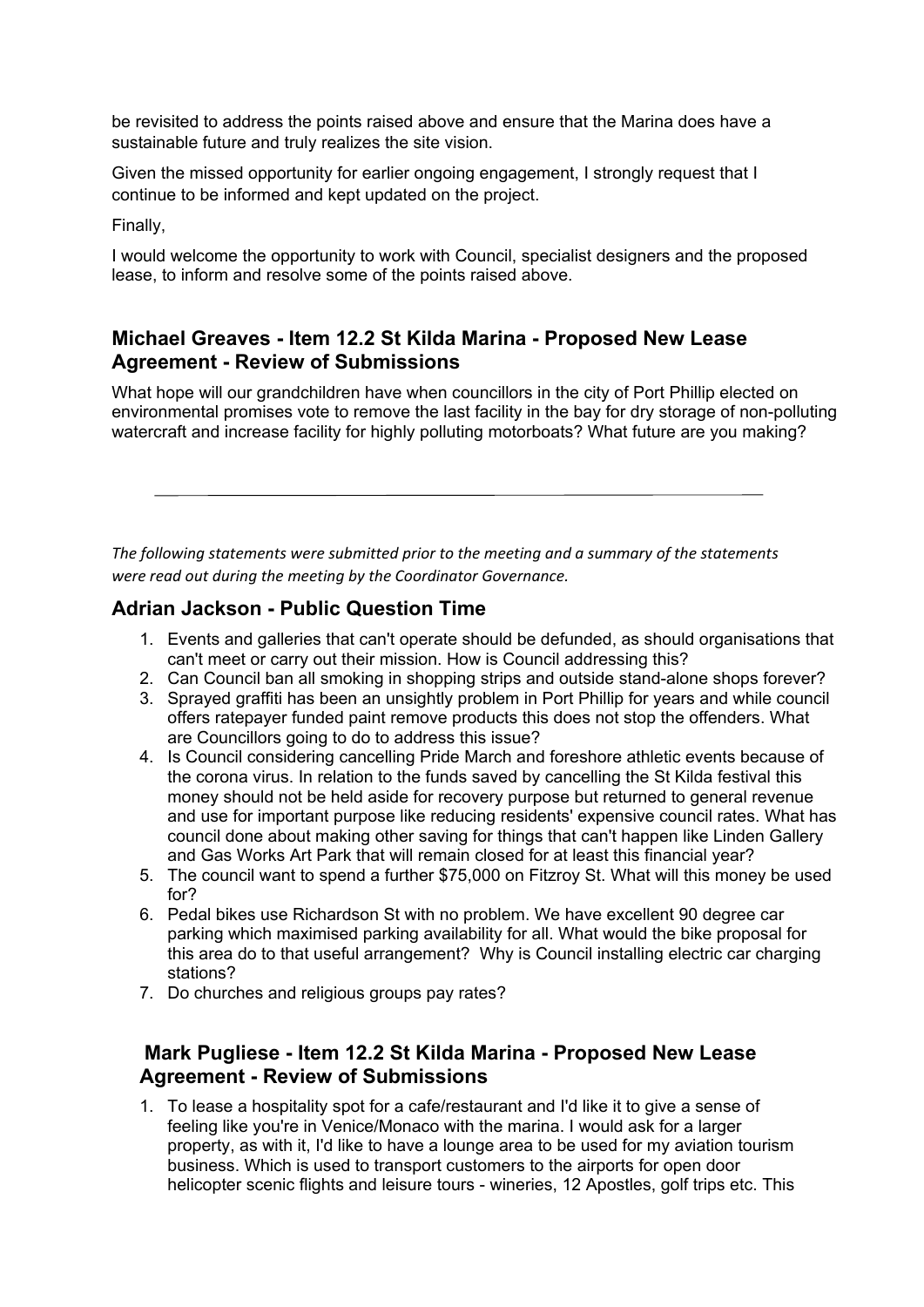would also be sued for my charity organisation Flights4Kids to advertise our cause and a share of the profits from the tourism business and the cafe/restaurant will be donated to the charity. For the tourism business, think how Skydive Australia works, but without the vehicles and as such.

2. The idea is on the west side of the boat shed, to have a helipad to be used for the helicopter scenic flights and available for emergency services. But also, to consider for the very near future - Uber Air/Elevate terminal for the air taxi services. Those vehicles will be very quiet, so there's no impact with residential properties. For the helicopters, I say west of the new boat shed, as that will block the sound. But with the distance, the open air and road traffic, that will also mask the sound. I know this proposal is very controversial and unlikely to be approved, but can guarantee the open-door helicopter scenic flights which was very popular last summer with no marketing (I will for this summer) and proposal 1 will no doubt bring so many local and visiting tourists to the area and support all associated business at the marina and St. Kilda. It will no doubt provide far more revenue chances during the week when the marina is the quietest. It will help to increase paying traffic.

## **Peter Tanner - Item 12.2 St Kilda Marina - Proposed New Lease Agreement - Review of Submissions**

I have 3 issues that I like to be read by a council officer at the council meeting

#### **1. Peninsula Shed massing**

During the final Community Panel voting session, the panel voted on two dry boat storage options, they were "High and short" (15 meters high) received 12 votes and "Long and low" (12 meters high) received 9 votes. All of the documentation provided to the panel indicated that a "high/short option would result in shed massing of approximately 120 meters. Whilst for the "long/low" option would result in shed massing of 160 meters. No vote was made on the current proposalfor a "high and long" peninsula shed massing of 240 meters that will ensure that the Peninsula open space is severely restricted. By having peninsula shed massing of the scale contained within the proposal will ensure that the building foot print will dominate the site to the determent of amenity.

#### **2. Public boat launching site**

The proposal sites the public boat launching between two high activity locations, namely the "civic Heart" and the large Riva restaurant. The broader cornmunity engagement undertaken by the council noted majority support for the relocation of the boat ramp by moving it closer to the mouth of the marina. The proposal does not have a location close to the Marina entrance, is not away from high activity areas, does not allow for a long queuing for pre-and post launching and is not close to fuelling facility.

#### **3. Commercialism**

The proposal provides the council with a base annual rent of \$750,000 the financial details provided to the Community Panel showed that the "total current revenue from the St Kilda Marina lease" was \$170,000 pa.

This substantial increase in council revenue from the Marina lease, represents a quadrupling increase that indicates a commercial focus. This commercial focus is demonstrated by the retention of the BP service station, despite it being specifically prohibited within the site brief.

The site brief also contained a mandatory requirement of up to 3600 sqm of leasable commercial and retail floor area. That figure was based on current leases, where 646sqm meters was allocated to the BP service station. (refer attachment 1 - document dated 10t12t2018)

However, the figure allocated to the BP service station under the proposal is now reported to be 180 sqm a sizeable difference of 466 sqm. (refer attachment 2 - document Page 16 "New long term lease")